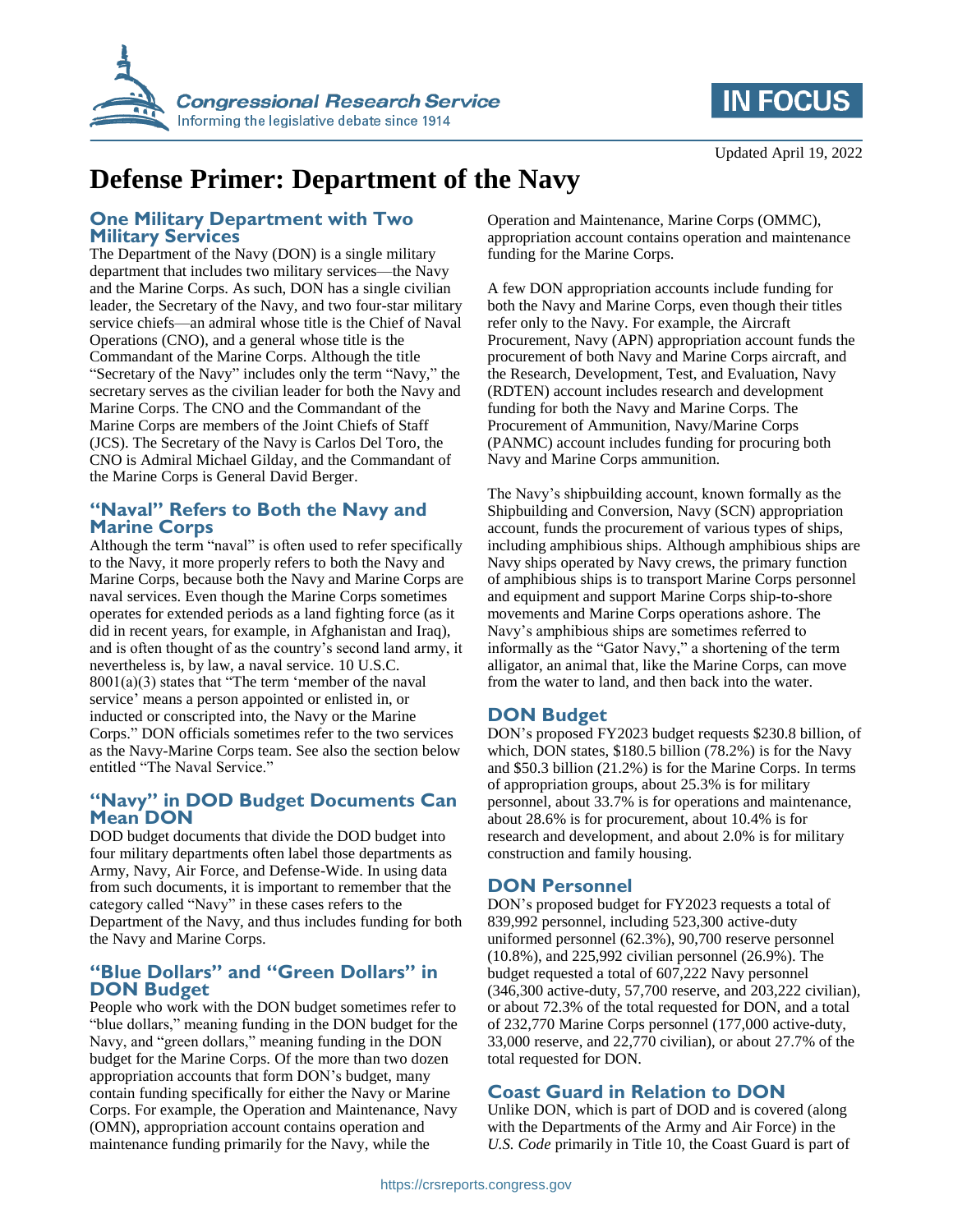the Department of Homeland Security (DHS) and is covered primarily in Title 14. Even though the Coast Guard is not part of DOD, Title 14 states that the Coast Guard "shall be a military service and a branch of the armed forces of the United States at all times." (14 U.S.C. 101) Title 14 states that the Coast Guard "shall be a service in the Department of Homeland Security, except when operating as a service in the Navy" (14 U.S.C. 103(a)), and that

Upon the declaration of war if Congress so directs in the declaration or when the President directs, the Coast Guard shall operate as a service in the Navy, and shall so continue until the President, by Executive order, transfers the Coast Guard back to the Department of Homeland Security. While operating as a service in the Navy, the Coast Guard shall be subject to the orders of the Secretary of the Navy, who may order changes in Coast Guard operations to render them uniform, to the extent such Secretary deems advisable, with Navy operations." (14 U.S.C. 103(b))

The last time the Coast Guard operated as a service in the Navy was during World War II. The possibility that the Coast Guard might at some point operate as a service in the Navy is why legislation concerning the Coast Guard sometimes uses phrases such as "the Secretary of the Department in which the Coast Guard is operating."

The four-star admiral who heads the Coast Guard, called the Commandant of the Coast Guard, is not a member of the JCS. The Commandant of the Coast Guard is Admiral Karl Schultz.

Unlike the Army, Air Force, Navy, and Marine Corps, the Coast Guard is not only a military service and a branch of the armed forces, but also a law enforcement agency. For this reason, Navy ships whose operations create a distinct possibility of encountering potential law enforcement situations (such as those relating to drug interdiction, migrant interdiction, and enforcement of fisheries laws) sometimes embark detachments of Coast Guard personnel.

The Coast Guard's budget is funded primarily through the annual DHS appropriations act. DON's budget sometimes includes small amounts of funding to support the Coast Guard's national defense mission. In addition, the procurement of one of the Coast Guard's polar icebreakers (*Healy*) was funded primarily with FY1990 SCN funding, 33 of the Coast Guard's 49 Island-class 110-foot patrol boats (which are now being retired) were procured under a Navy contract that included FY1990 SCN funding, and \$300 million of the funding that has been appropriated for the Coast Guard's new Polar Security Cutter (aka polar icebreaker) program was appropriated through the SCN account (\$150 million each in FY2017 and FY2018). The Coast Guard's reserve end strength (but not its active end strength) is authorized in the annual National Defense Authorization Act (NDAA).

The Navy and Coast Guard have mechanisms, including a Navy and Coast Guard (NAVGARD) Board, to coordinate matters of joint interest. The Navy and Coast Guard on at least three occasions (2002, 2006, and 2013) have issued

National Fleet policy statements on the coordination of their procurement and operational activities.

### **The Sea Services**

The Navy, Marine Corps, and Coast Guard are sometimes referred to collectively by officials of those services and other observers as the sea services.

### **The Naval Service**

The Navy, Marine Corps, and Coast Guard are also sometimes referred to collectively by officials of those services and other observers as the naval service. For example, a tri-service strategy document released in December 2020, entitled *Advantage at Sea, Prevailing with Integrated All-Domain Naval Power*, states that the three services are "collectively known as the Naval Service," and defines the term *naval service* in its glossary as meaning the three services. As another example, the April 2020 edition of a tri-service doctrine publication, *Naval Doctrine Publication 1, Naval Warfare*, states: "The United States Navy, the United States Marine Corps, and the United States Coast Guard collectively form the nation's Naval Service."

The Coast Guard, however, is not frequently referred to as a naval service in annual Navy or Coast Guard documents submitted to Congress, and the *U.S. Code* does not specifically define the Coast Guard as a naval service (as opposed to a military service or a branch of the armed forces) in 10 U.S.C. 8001(a)(3), 14 U.S.C. 101, 14 U.S.C. 103(a), or other provisions.

### **Tri-Service Strategy Documents**

The three services in recent years have from to time issued joint maritime strategy documents, including, most recently, the previously mentioned document entitled *Advantage at Sea, Prevailing with Integrated All-Domain Naval Power*, which was released in December 2020.

### **Relevant Statutes**

Title 10, *U.S. Code*, Subtitle C – Navy and Marine Corps Title 14, *U.S. Code*, Chapter 1 – Establishment and Duties of the Coast Guard

#### **Other Resources**

Department of the Navy, *Highlights of the Department of the Navy FY 2023 Budget*, accessed April 19, 2022, at https://www.secnav.navy.mil/fmc/fmb/Documents/23pres/ Highlights\_Book.pdf.

U.S. Navy, U.S. Marine Corps, U.S. Coast Guard, *Advantage at Sea, Prevailing with Integrated All-Domain Naval Power*, December 2020, 29 pp. accessed April 19, 2022, at

https://media.defense.gov/2020/Dec/17/2002553489/-1/-1/0/ 201217-N-NO101-176.JPG.

Government Accountability Office, *Coast Guard: Information on Defense Readiness Mission Deployments, Expenses, and Funding*, GAO-21-104741, September 15, 2021.

**Ronald O'Rourke**, Specialist in Naval Affairs